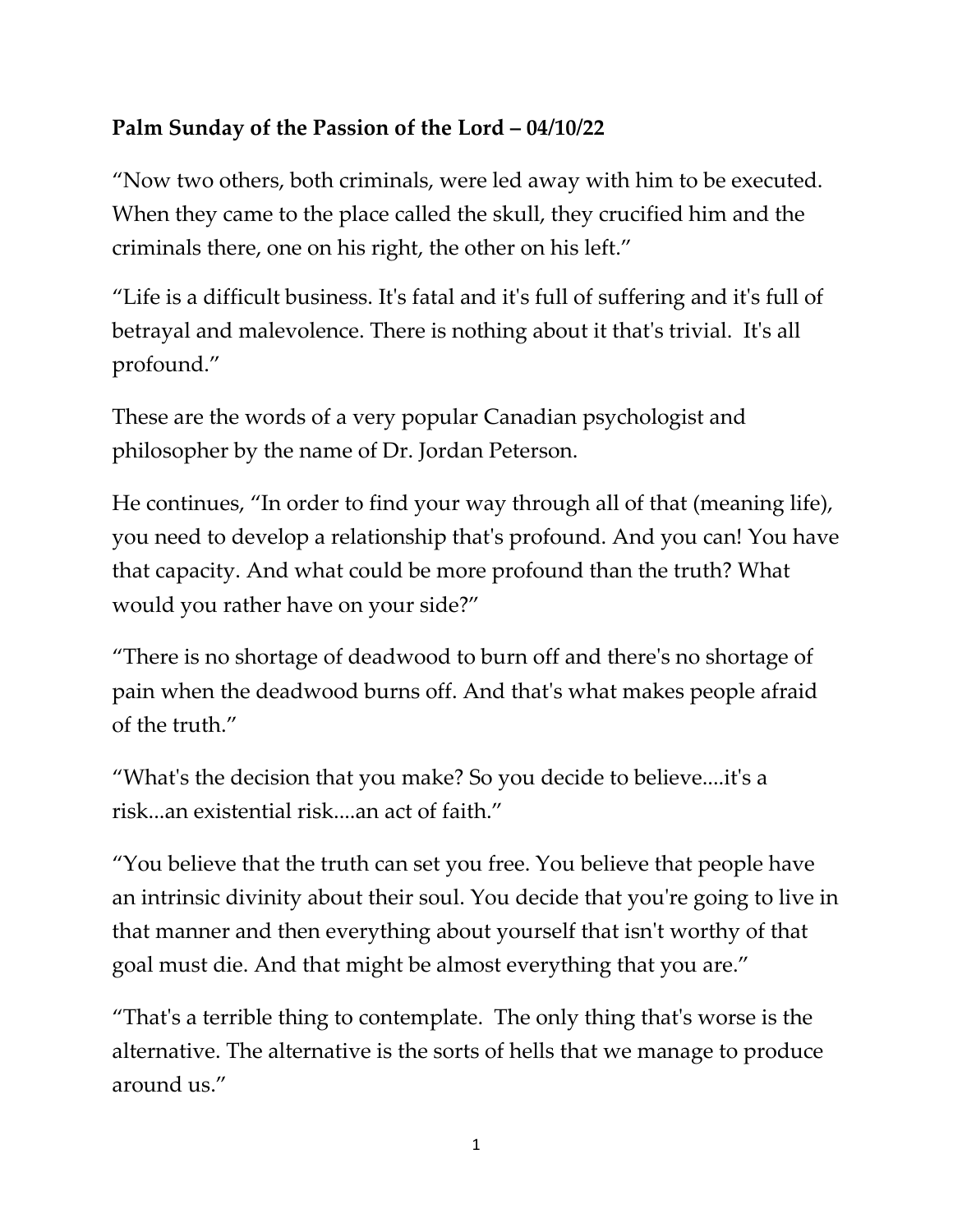He concludes, "The truth will destroy everything that isn't worthy in you so you cling to what you shouldn't be, partly out of pride and partly out of ignorance and partly out of laziness."

And I might add, partly out of fear.

Dr. Peterson said, "You need to develop a relationship that's profound. And you can! You have that capacity. And what could be more profound than the truth? What would you rather have on your side?"

But you see the truth isn't something. Truth is someone and it's quite possible that even Dr. Peterson himself hasn't quite made that full leap of faith yet either because he, of all people, knows just how serious this decision is.

Many people haven't because it's scary to think that everything we cling to will be subject to the scrutiny of Truth which is not something but someone – Jesus Christ – who is totally outside of our control. We might be able to manipulate some things but not someone, especially not this someone.

But the Lord will push us to this limit because there is no security outside of Him.

In the gospel today, there were two thieves crucified on either side of Jesus. They were both pushed to the very limits of their humanity by God for one purpose only – their salvation.

"Now one of the criminals hanging there reviled Jesus, saying, 'Are you not the Christ? Save yourself and us.' The other, however, rebuking him, said in reply, 'Have you no fear of God, for you are subject to the same condemnation? And indeed, we have been condemned justly, for the sentence we received corresponds to our crimes, but this man has done nothing criminal.'"